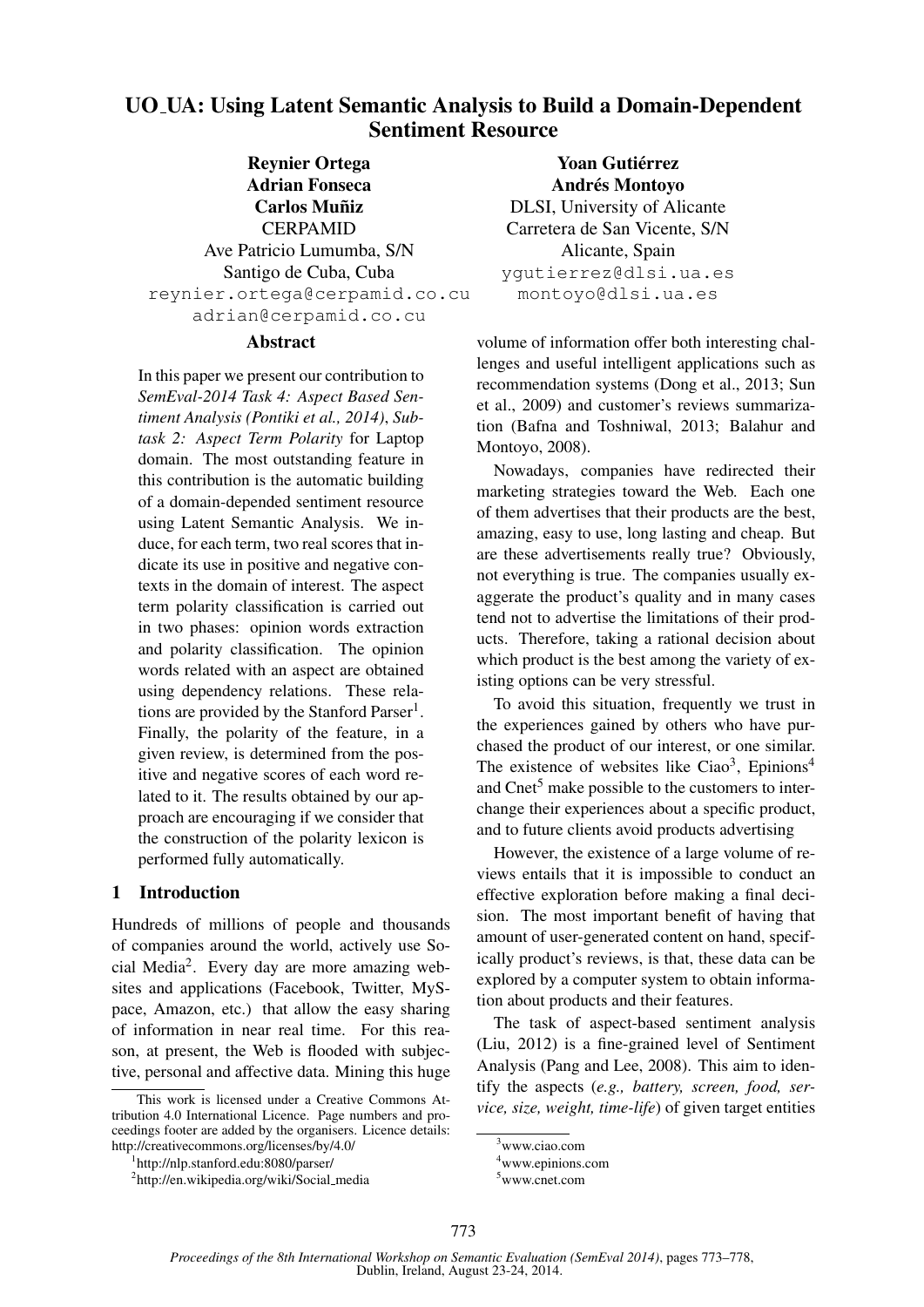(*e.g., laptops, restaurants, camera*) and the sentiment expressed towards each aspect (*e.g., positive, negative, neutral*). This are composed by two basic phases: feature extraction and feature polarity classification.

In this paper we present our contribution for *SemEval-2014 Task 4: Aspect Based Sentiment Analysis (Pontiki et al., 2014)*, *Subtask 2: Aspect Term Polarity*. In this approach we only focus on the polarity classification problem. For this, we induce a domain-dependent sentiment lexicon applying Latent Semantic Analysis (LSA) on product reviews corpus, gathered from Ciao. The classification phase is carried out as follow: the opinion words related with the product aspect are draw out using the dependency relations provided by Stanford Parser, then the polarity of the extracted words are combined to obtain overall aspect polarity.

The paper is organized as follows. Section 2 describes our approach. Further on, in Section 3, we discuss the results obtained in the SemEval 2014 Task No. 4 subtask 2. Finally, section 4 provides concluding remarks.

# 2 UO UA System

One of major challenge in sentiment analysis into product reviews, is dealing with a quite domain dependence. For instance, the word *"unpredictable"* can be considered as positive in Movie domain, however it is very negative in Airplane domain. For this reason, we propose to create a specific sentiment lexicon for addressing aspect based sentiment analysis in reviews.

Our proposal is divided in two main phases. The first one aims to build a domain-dependent sentiment resource for Laptop domain applying LSA. The second phase obtains the words related by means of some dependency relation with the aspect, and later, the polarity of these words are obtained from induced polarity lexicon and combined for computing overall aspect polarity.

### 2.1 Domain-Dependent Polarity Lexicon

The use of sentiment resource has been proven to be useful to build, train, and evaluate systems for sentiment analysis (Gutiérrez et al., 2013; Balahur, 2011). In order to build sentiment resource, several approach has been presented. In one of the first works, presented by (Hatzivassiloglou and McKeown, 1997), was proposed to take into ac-

count if adjectives are linked by adversative or copulative conjunctions for detecting its polarity. In (Turney and Littman, 2003) the authors exposed a method for inferring the semantic orientation of a word from its statistical association with a set of positive and negative paradigm words, measured by point-wise mutual information (PMI). In (2004), Hu and Liu suggested a technique to expand the lexicon using the relations of synonymy and antonym provided by WordNet (Fellbaum, 1998). In (2009), Cruz et al., created a sentiment resource based on a graph, constructed from conjunctive expressions between pairs of adjectives, observed in a review corpus. PageRank algorithm (Page et al., 1999) was adapted to be used on graphs with positive and negative edges, in order to obtain the semantic orientation of words.

Despite the wide range of existing proposals for resources construction, the results achieved with them are far from expected. As we have already seen, in aspect based sentiment analysis, the polarity of a word is heavily dependent on the domain; and general propose sentiment resource such as General Inquirer (Stone et al., 1966), WordNet-Affect(Strapparava and Valitutti, 2004), SentiWordNet(Baccianella et al., 2010) or HowNet (Dong et al., 2010) do not capture this dependency. On the other hand, the human annotators can not create specific sentiment resources for each new product launched to market. Therefore, propose methods to create these resources is a challenging task.

In this paper we address this task, presenting a framework for building domain-dependent sentiment resource. Our proposal is compounded of four phases. (See figure 1).

Firstly, review pages about the product of interest can be retrieved from different websites, for instance, Ciao, Epinions and Cnet (in this work we only use reviews from Ciao). This reviews are parsed and cleaned (this time we use Python  $XML$   $Parser<sup>6</sup>$ ). For each page we extract: pros, cons, title, full review and rating. In this work we have only focus on the pros and cons attributes because they are usually very brief, consist of short phrases or sentence segments and give a positive and negative evaluation about the product aspects. Each pros and cons in remainder paper will be considered as positive and negative samples, respectively.

<sup>6</sup> https://docs.python.org/2/library/xml.html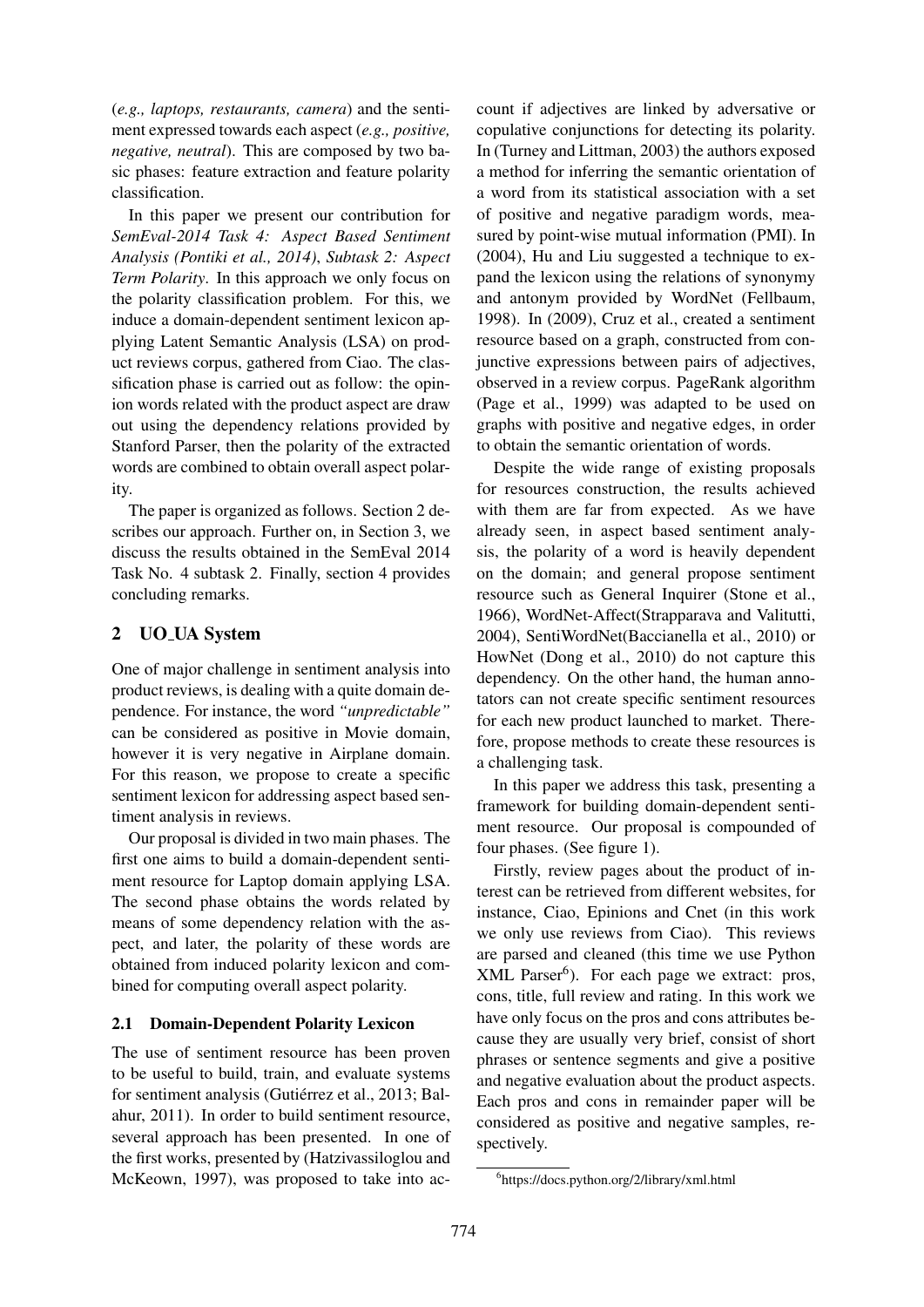

Figure 1: Building domain-dependent sentiment resource.

Subsequently, the samples are preprocessed, applying a POS-Tagging tool (Padró and Stanilovsky, 2012) to convert all words in lemmas. After that, the stopwords are removed from text. Afterward each sample is represented using the classic vector space model (Salton et al., 1975). Intending to measure the association between term and class we add a special term to the vectors. In positive samples the term  $t_{pos}$  is added whereas in the negative samples the term  $t_{neg}$  is aggregated.

Later, we apply a Latent Semantic Analysis (this time we use, Gensim python package) to calculate the strength of the semantic association between words and classes. LSA uses the Singular Value Decomposition (SVD) to analyze the statistical relationships among words in a corpus.

The first step is construct a matrix  $M_{n\times m}$ , in which the row vectors  $v_i$  represent lemmas and the column vectors  $s_i$  the positive and negative sample (pros and cons). In each cell  $t_{ij}$ , we have the TF score (Term Frequency) of the  $i^{th}$  lemma in  $j^{th}$ sample. The next step is apply Singular Value Decomposition to matrix  $M_{n\times m}$  to decompose it into a product of three matrices  $U\Sigma V^T$ , then, we select the  $k$  largest singular values, and their corresponding singular vectors from  $U$  and  $V$ , obtained an approximation  $\hat{M} = U_k \Sigma_k V_k^T$  of rank k to original matrix  $M_{n\times m}$ . After LSA is performed, we use the new matrix  $\hat{M}$  to measure the association between lemmas  $l_i$  and  $l_j$  computing the cosine measure between vectors  $v_i$  and  $v_j$ , with the equation 1.

$$
LSA_{score}(l_i, l_j) = \frac{< v_i, v_j >}{\| v_i \| \cdot \| v_j \|} \tag{1}
$$

Finally, the polarity lexicon contains lemmas  $l_i$  and its positive and negative scores. This values are computed using  $LSA_{score}(l_i, t_{pos})$  and  $LSA_{score}(l_i, t_{neg})$  respectively. The table 1 show some top positive and negative words computed with this strategy.

| <b>Positive</b> | Score  | <b>Negative</b> | <b>Score</b> |
|-----------------|--------|-----------------|--------------|
| sturdy          | 0.8249 | prone           | 0.8322       |
| superb          | 0.7293 | weak            | 0.8189       |
| durable         | 0.7074 | disaster        | 0.8120       |
| sexy            | 0.6893 | erm             | 0.8118       |
| powerfull       | 0.6700 | ill             | 0.8107       |
| robust          | 0.6686 | uncomfortable   | 0.8084       |
| affordable      | 0.6630 | noisy           | 0.7917       |
| suuupeerrr      | 0.6550 | overwhelm       | 0.7514       |
| lighweight      | 0.6550 | unsturdy        | 0.7491       |
| unbreakable     | 0.6542 | lousy           | 0.7143       |

Table 1: Examples of positive and negative words.

With aim to do our contribution to *SemEval-2014*, *Task 4: Aspect Based Sentiment Analysis (Pontiki et al., 2014)*, *Subtask 2: Aspect Term Polarity*, we gathered 3010 Laptop Reviews, from Ciao and create a corpus with 6020 samples, 3010 positives (Pros) and 3010 negatives (Cons). This corpus was used as input in the developed framework (See figure 1). In this time we utilize Freeling<sup>7</sup> as POS-Tagging tool and Gensim Python Packages<sup>8</sup> to perform LSA (only the most 100 most significant eigenvalue are used). After that, a domain-dependent sentiment resource (DLSR) with 4482 term was created for Laptop reviews.

#### 2.2 Aspect Polarity Classification

In order to exploit our domain-dependent sentiment resource building for Laptop domain, we develop an unsupervised method based on language rule to classify the product aspect. The basic rules are used to find dependency relation between aspect and their attributes. The figure 2 show the architecture of our proposal.

The proposed method receive as input a tuple  $(P_{feature}, R)$ , where  $P_{feature}$  represent the aspect to evaluate, and  $R$  is the context (review) in it appears.

<sup>7</sup> http://nlp.lsi.upc.edu/freeling/

<sup>8</sup> https://pypi.python.org/pypi/gensim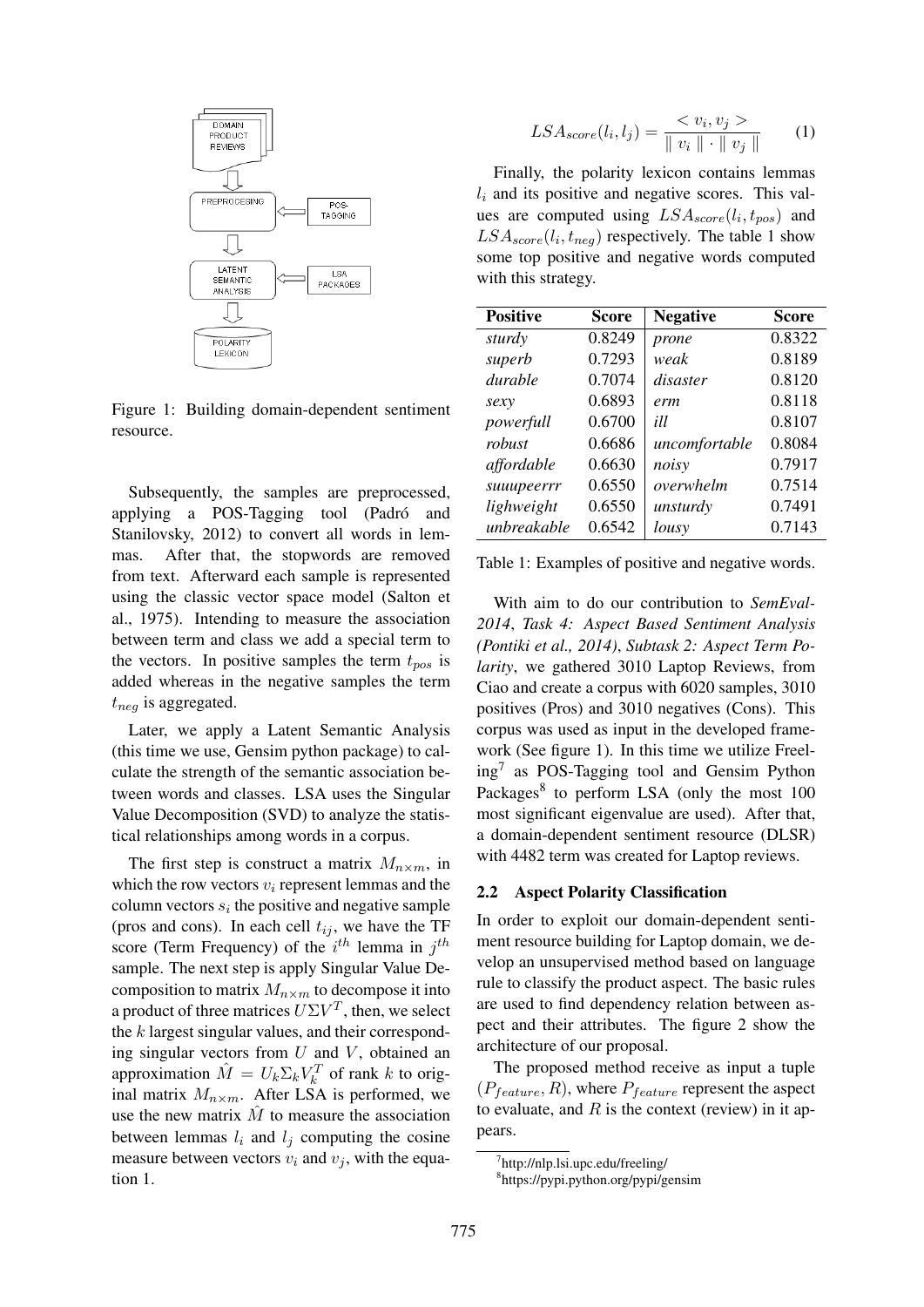

Figure 2: Apect polarity classification.

The dependency parsed is applied to review  $R$ , using Stanford Parser. Following that, we extract a set of tuples W, each tuple is represented as a pair  $(Att, Mod)$  where Att is a word related with the aspect  $P_{feature}$  through some dependency relations shown in Table 2, and Mod is a integer value indicating if Att is modified by a valence shifter (Polanyi and Zaenen, 2004), (we only consider negation words, e.g., *never, no, not, don't, nothing,* etc.), and default value of 0 is assign, in case that, the Att is modified by a valence shifter, we assign value of -1.

| Dependency relations |          |          |  |  |
|----------------------|----------|----------|--|--|
| mod                  | subj     | nsubj    |  |  |
| amod                 | csub     | csubpass |  |  |
| advmod               | obj      | dobj     |  |  |
| vmod                 | iobj     | pobj     |  |  |
| rcmod                | npadvmod | nn       |  |  |
| subj                 | xcomp    | advcl    |  |  |

Table 2: Stanford Parser dependency relations.

Once, the set of pairs  $W$  was obtained, the polarity of the feature  $P_{feature}$  is determined from the scores of the attributes (related words) that describe it. To sum up, for each pair  $(Att, Mod) \in$ W, the positive  $Pos((Att, Mod))$  and negative  $Neg((Att, Mod))$  scores are calculated as:

$$
Neg((Att,Mod)) = \begin{cases} -N(Att) \, if \, Mod < 0\\ N(Att) \, otherwise \end{cases} \tag{2}
$$

$$
Pos((Att,Mod)) = \begin{cases} -P(Att) \, if \, Mod < 0\\ P(Att) \, otherwise \end{cases} \tag{3}
$$

Where  $P(Att)$  and  $N(Att)$  are the positive and negative score for Att in domain-dependent sentiment resource DLSR.

Finally, the global positive and negative scores  $(SO_{pos}, SO_{neg})$  are calculated as:

$$
SO_{pos}(P_{feature}) = \sum_{w \in W} Pos(w) \tag{4}
$$

$$
SO_{neg}(P_{feature}) = \sum_{w \in W} Neg(w) \tag{5}
$$

If  $SO_{pos}$  is greater than  $SO_{neg}$  then the aspect is considered as positive. On the contrary, if  $SO_{pos}$ is less than  $SO_{neg}$  the aspect is negative. Finally, if  $SO_{pos}$  is equal to  $SO_{neg}$  the aspect is considered as neutral.

#### 3 Results

In this section we present the evaluation of our system in the context of *SemEval-2014*, *Task 4: Aspect Based Sentiment Analysis (Pontiki et al., 2014)*, *Subtask 2: Aspect Term Polarity*. For evaluating the participant's system two unlabeled domain-specific datasets for laptops and restaurants were distributed. For each dataset two runs can be submitted, the first (constrained), the system can only be used the provided training data and other resources such as lexicons. In the second (unconstrained), the system can use additional data for training. We send one run for laptop dataset and it only use external data retrieved from Ciao website (the training data was not used) (unconstrained).

The results achieve by our method are illustrate in Table 3. As may be observed, the accuracy

| Label    | Pr     | Rc         | F1     |
|----------|--------|------------|--------|
| conflict | 0.0    | 0.0        | 0.0    |
| negative | 0,5234 | 0,3764     | 0,4379 |
| neutral  | 0,4556 | 0,4074     | 0,4302 |
| positive | 0,6364 | 0,7561     | 0,6911 |
| Accuracy |        | 0.55198777 |        |

Table 3: Results in aspect polarity classification for laptop dataset.

achieve by UA OU was 0.55, and F1 measure for negative, neutral and positive were 0,4379, 0,4302 and 0,6911 respectively. In case of conflict polarity we reached a 0.0 F1 value because our system not handle this situation. For this subtask (Laptop domain) a total of 32 runs was submitted by all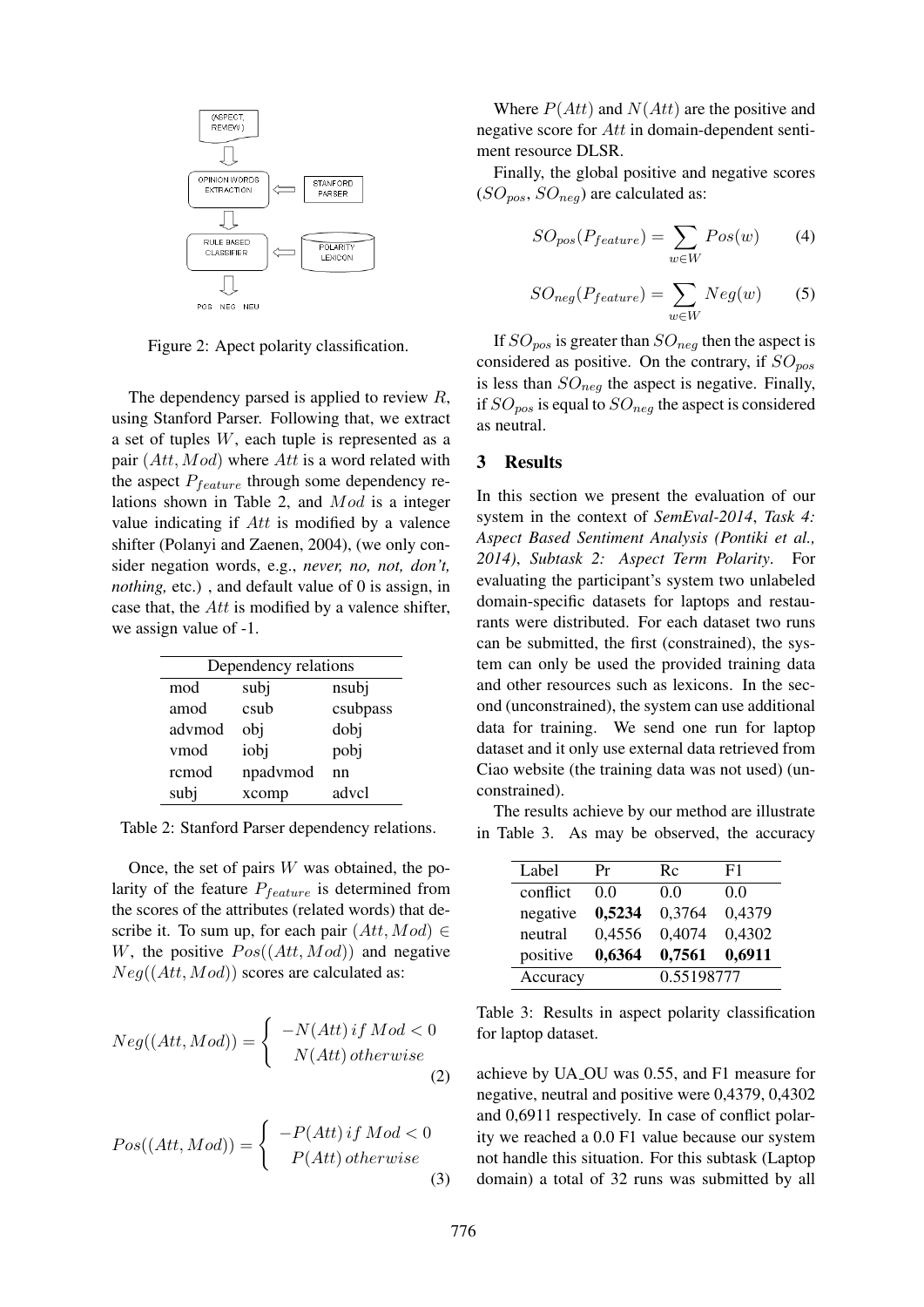systems participant's and our run was ranked as  $25<sup>th</sup>$ . The results despite not achieving expected, are encouraging. These evidence the feasibility of building resources from data available on the web, for aspect-based sentiment analysis.

### 4 Conclusions

In this article, we presented and evaluated the approach considered for our participation in *SemEval-2014 Task 4: Aspect Based Sentiment Analysis (Pontiki et al., 2014)*, *Subtask 2: Aspect Term Polarity*, specifically for Laptop Domain. We present a framework for building domaindependent sentiment resources applying Latent Semantic Analysis and build a special resource for polarity classification in Laptop domain. This resource was combined into unsupervised method to compute the polarity associated to different aspect in reviews. The results obtained by our approach are encouraging if we consider that the construction of the polarity lexicon is performed fully automatically.

# Acknowledgements

This research work has been partially funded by the University of Alicante, Generalitat Valenciana, Spanish Government and the European Commission through the projects, "Tratamiento inteligente de la información para la ayuda a la toma de decisiones" (GRE12-44), ATTOS (TIN2012- 38536-C03-03), LEGOLANG (TIN2012-31224), SAM (FP7-611312), FIRST (FP7-287607) and ACOMP/2013/067.

# References

- Stefano Baccianella, Andrea Esuli, and Fabrizio Sebastiani. 2010. SentiWordnet 3.0: An enhanced lexical resource for sentiment analysis and opinion mining. *Proceedings of the Seventh International Conference on Language Resources and Evaluation*, LREC '10, Valletta, Malta, May.
- Kushal Bafna and Durga Toshniwal. 2013. Feature based summarization of customers' reviews of online products. *Procedia Computer Science*,  $22(0)$ :142 – 151. 17th International Conference in Knowledge Based and Intelligent Information and Engineering Systems - KES2013.
- Alexandra Balahur and Andrés Montoyo. 2008. Multilingual feature-driven opinion extraction and summarization from customer reviews. In Epaminondas Kapetanios, Vijayan Sugumaran, and Myra

Spiliopoulou, editors, *Natural Language and Information Systems*, volume 5039 of *Lecture Notes in Computer Science*, pages 345–346. Springer Berlin Heidelberg.

- Alexandra Balahur. 2011. *Methods and Resources for Sentiment Analysis in Multilingual Documents of Different Text Types*. Ph.D. thesis, Department of Software and Computing Systems. Alcalant, Alcalant University.
- Fermín Cruz, José Antonio Troyano, Francisco Javier Ortega, and Carlos García Vallejo. 2009. Inducción de un lexicón de opinión orientado al dominio. *Procesamiento del Lenguaje Natural*, 43:5– 12.
- Zhendong Dong, Qiang Dong, and Changling Hao. 2010. HowNet and its computation of meaning. In *Proceedings of the 23rd International Conference on Computational Linguistics: Demonstrations*, COL-ING'10, pages 53–56, Stroudsburg, PA, USA.
- Ruihai Dong, Markus Schaal, Michael P. O'Mahony, Kevin McCarthy, and Barry Smyth. 2013. Opinionated product recommendation. In Sarah Jane Delany and Santiago Ontañón, editors, Case-Based Rea*soning Research and Development*, volume 7969 of *Lecture Notes in Computer Science*, pages 44–58. Springer Berlin Heidelberg.
- Christiane Fellbaum, editor. 1998. *WordNet: An Electronic Lexical Database*. MIT Press.
- Yoan Gutiérrez, Andy González, Roger Pérez, José Abreu, Antonio Fernández Orquín, Alejandro Mosquera, Andrés Montoyo, Rafael Muñoz, and Franc Camara. 2013. UMCC DLSI-(SA): Using a ranking algorithm and informal features to solve sentiment analysis in Twitter. *Atlanta, Georgia, USA*, page 443.
- Vasileios Hatzivassiloglou and Kathleen McKeown. 1997. Predicting the semantic orientation of adjectives. In *Proceedings of the Joint ACL/EACL Conference*, pages 174–181.
- Minqing Hu and Bing Liu. 2004. Mining opinion features in customer reviews. In *Proceedings of AAAI*, pages 755–760.
- Bing Liu. 2012. Sentiment Analysis and Opinion Mining. *Synthesis Lectures on Human Language Technologies*, 5(1):1–167.
- Lluís Padró and Evgeny Stanilovsky. 2012. Freeling 3.0: Towards wider multilinguality. *Proceedings of the Eight International Conference on Language Resources and Evaluation (LREC'12)*, Istanbul, Turkey, May. European Language Resources Association (ELRA).
- Lawrence Page, Sergey Brin, Rajeev Motwani, and Terry Winograd. 1999. The PagerRank Citation Ranking: Bringing Order to the Web.